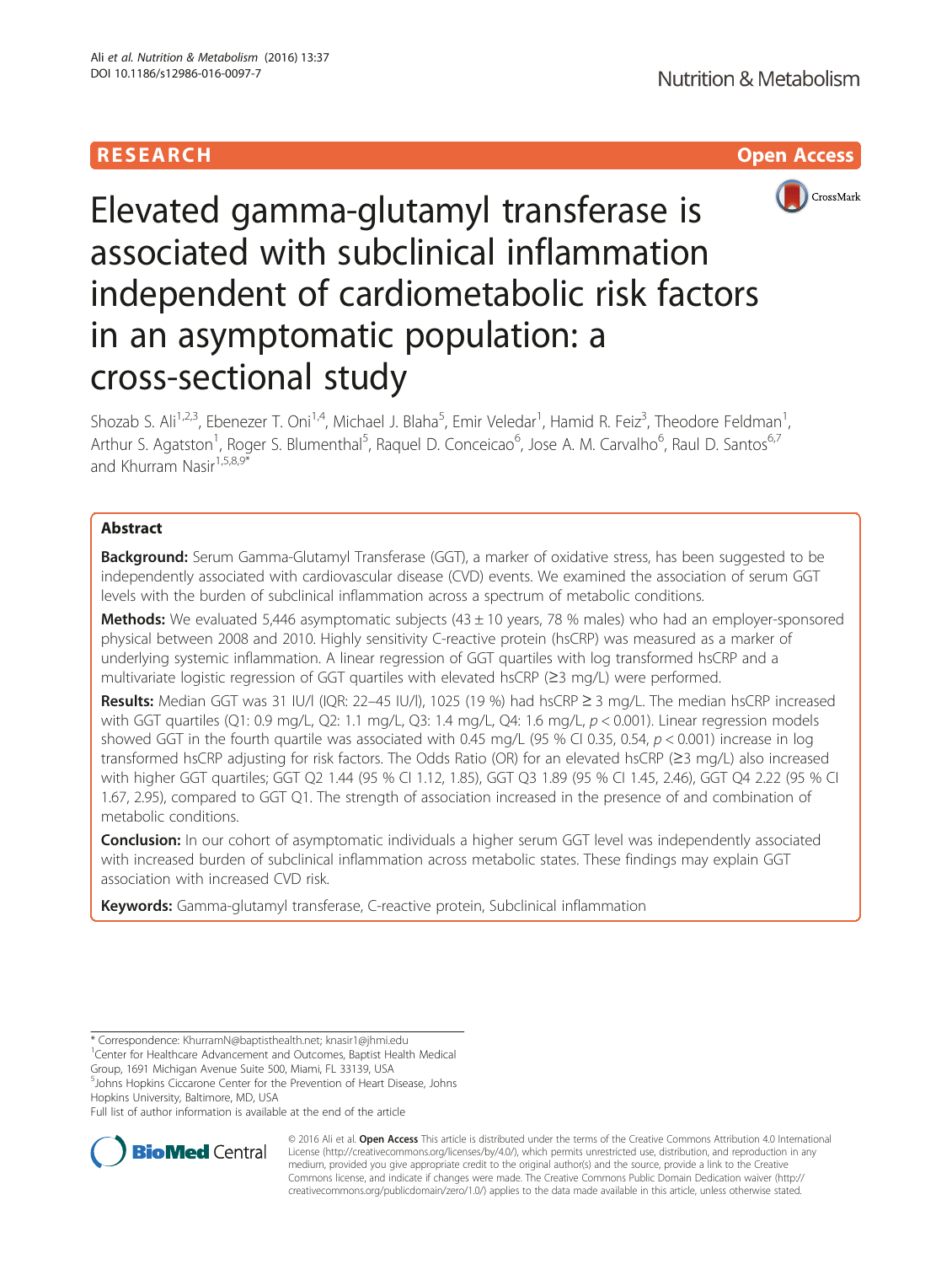# Background

Gamma-Glutamyl Transferase (GGT) is an enzyme present on the cell membranes of various tissues of the body; primarily the liver and also the kidneys, epididymis and lungs [[1](#page-6-0)–[3\]](#page-6-0). It is responsible for the extracellular catabolism of the antioxidant glutathione which leads to the production of reactive oxygen species (ROS). ROS play key roles in the inflammatory process and the progression of chronic diseases. Elevated GGT levels have been demonstrated to be associated with cardiovascular disease (CVD) risk factors including diabetes mellitus, hypertension, dyslipidemia and the metabolic syndrome [\[3](#page-6-0)–[7](#page-6-0)]. It has also been linked with incident CVD [[8](#page-6-0), [9](#page-6-0)] and elevated levels have been found in atherosclerotic plaques [[10](#page-6-0)]. Although some studies have demonstrated GGT as an independent marker of systemic inflammation and oxidative stress [\[11](#page-6-0)], its association with the CVD is still not clearly understood.

The highly sensitive C-reactive protein (hsCRP), an established marker of inflammation, has been demonstrated to be a predictor of myocardial infarction, stroke, peripheral arterial disease and sudden cardiac death [[12](#page-6-0)–[14](#page-6-0)]. Earlier studies have suggested that both GGT and hsCRP are associated with metabolic abnormalities [[1\]](#page-6-0), however the extent of the association of GGT as a marker for oxidative stress with hsCRP independent of cardiometabolic risks has not been clearly defined. This study examines the association of GGT distributed in quartiles with hsCRP as a measure of the burden of subclinical inflammation across a spectrum of the metabolic risk in a large asymptomatic cohort. We aim to assess the association of GGT with subclinical inflammation (hsCRP) and assess how this relationship is modified in varying states of metabolic health.

#### Methods

## Subjects

We evaluated a group of 5,446 asymptomatic men and women, free of known cardiovascular disease, who submitted to routine clinical and laboratory health evaluation paid for by their employers from December 2008 to December 2010 at the Preventive Medicine Center of the Hospital Israelita Albert Einstein in São Paulo, Brazil. The examination protocol consisted of a clinical consultation, laboratory evaluation, and ultrasonographic abdominal scan. All individuals provided details of their demographics, medical history, quantitative alcohol consumption, smoking status, and medication usage at the time of their clinical consultation. Individuals with a known history of liver diseases were not included in the study.

# Measurements

Information regarding medical history was obtained via questionnaires. Physical activity level was assessed by a

physical educator using the International Physical Activity Questionnaire: Short Form (IPAQ-SF), which has been previously validated in a similar patient population [\[15, 16](#page-6-0)]. Smoking status was defined as current smoker versus current non-smoker. Hypertension and dyslipidemia were ascertained by a previous history of these conditions or the use of blood pressure–lowering or lipid-lowering medications; those individuals with systolic blood pressure >140 mmHg or diastolic blood pressure >90 mmHg at the clinical evaluation were also labeled as having hypertension. Diabetes mellitus was identified by previous physician diagnosis or by the use of a glucose-lowering medication. Obesity was defined as a body mass index (BMI)  $>30 \text{ kg/m}^2$  or  $>25$  kg/m<sup>2</sup> in individuals with a high waist circumference (WC). WC was defined as high if >94 cm in men or >80 cm in women. During physical examinations, blood pressure was measured with an aneroid sphygmomanometer using the American Heart Association recommended method [\[17](#page-6-0)]. WC was measured at the smallest diameter between the iliac crest and the costal margin using a plastic anthropometric tape held parallel to the floor. Alcohol consumption was quantified by the Alcohol Use Disorders Identification Test (AUDIT) score [[18](#page-6-0)]. The AUDIT score was developed and validated by the World Health Organization among men and women in different countries. We categorized a total AUDIT score of ≥8 as high alcohol consumption for men and  $\geq 4$  for women [\[19](#page-6-0)]. Hepatic steatosis was diagnosed after at least a 6-h fast using an ACUSON XP-10 device (Mountain View, CA) and was identified by the presence of an ultrasonographic pattern of a bright liver, with evident contrast between hepatic and renal parenchyma, as previously described [[20](#page-6-0)]. All hepatic ultrasounds were read by board-certified radiologists. The metabolic syndrome was defined using criteria from the American Heart Association/National Heart, Lung, and Blood Institute scientific statement on the meta-bolic syndrome [\[21\]](#page-6-0). Patients with  $\geq 3$  of the following metabolic risk factors were classified as having the metabolic syndrome: truncal obesity (≥102 cm [40 inches] for men and ≥88 cm [36 inches] for women), high blood pressure (blood pressure ≥130/85 mmHg or the use of antihypertensive medications), hyperglycemia (fasting blood glucose ≥100 mg/dL), low high-density lipoprotein cholesterol (HDL-C) ( $\leq 40$  mg/dL for men and  $\leq 50$  mg/dL for women), and hypertriglyceridemia (≥150 mg/dL) [\[21](#page-6-0)].

Blood specimens were collected after an overnight fast. Plasma lipid, glucose, and liver transaminase levels (alanine aminotransferase [ALT] and aspartate aminotransferase [AST]) and Gamma-glutamyl transferase [GGT] levels were measured by standardized automated laboratory tests using a Vitros platform (Johnson & Johnson Clinical Diagnostics, New Brunswick, New Jersey). High-sensitivity CRP (hsCRP) levels were determined by immunonephelometry (Dade-Behring, GMbH, Mannhein, Germany). All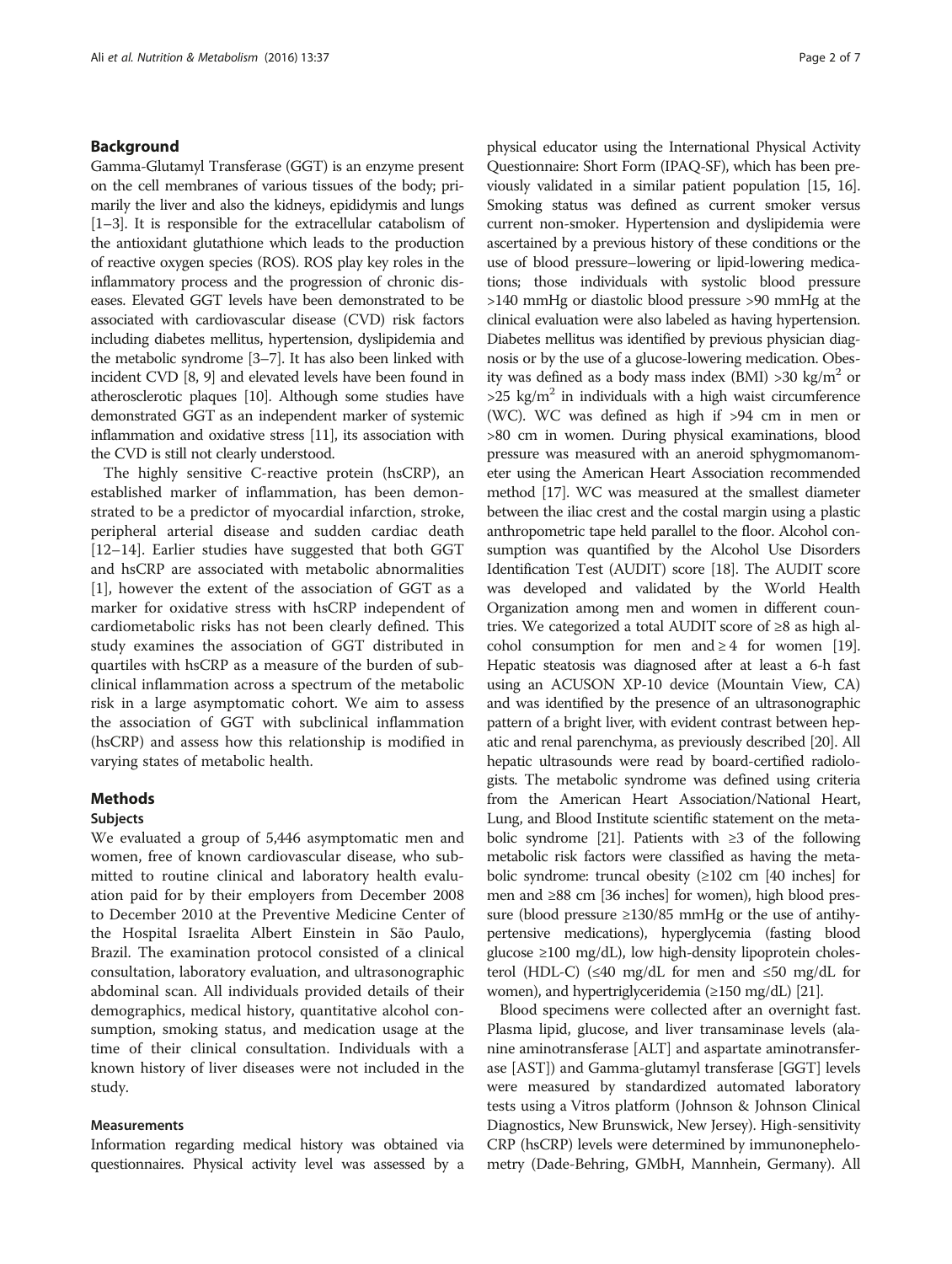tests were performed at the central laboratory of the Hospital Israelita Albert Einstein. This study was approved by the local institutional review board of Hospital Israelita Albert Einstein, and a waiver for informed consent was obtained [\[22\]](#page-6-0). All data was de-identified for statistical analysis.

# Statistical analysis

The baseline characteristics of individuals across the GGT quartiles were compared using the Pearson's  $\chi^2$  test for categorical variables and ANOVA test for continuous variables. As a result of the skewed distribution of ALT, AST, and hsCRP, median values were compared using the nonparametric Kruskal-Wallis test. We log transformed hsCRP and conducted a multivariate linear regression analysis of lnhsCRP and GGT quartiles. We also evaluated the relationship of elevated hsCRP ( $\geq$ 3 mg/L) with GGT quartiles in a logistic regression model. An unadjusted analysis was done first followed by sequentially adjusting first for age and gender and then simultaneously adjusting for other confounding factors (waist circumference,

triglyceride, HDL, SBP, fasting glucose, steatosis, LDL and smoking, alcohol consumption, ALT and AST levels). The association of GGT quartiles and hsCRP  $\geq$ 3 mg/L in the presence of metabolic syndrome (MS), hepatic steatosis (HS) and across the combination of metabolic syndrome and hepatic steatosis was evaluated in a logistic regression analysis. All statistical analyses were performed using the STATA statistical software, release 12.

# Results

The study population consisted of 5,446 asymptomatic, non-diabetic Brazilian subjects who were predominantly male (78 %) with an average age of  $43 \pm 10$  years. The distribution of GGT was: overall median 31 IU/l (IQR: 22– 45 IU/l) and cut off for the quartiles were; Q1: <22 IU/l, Q2: 22–31 IU/l; Q3: 31–45 IU/l; Q4: >45 IU/l. The clinical, anthropometric and biochemical characteristics of the study population across GGT quartiles are given in Table 1. Individuals with GGT in the fourth quartiles had the highest mean BMI, waist circumference, systolic and diastolic blood pressures ( $p < 0.001$ ). They also were more

**Table 1** Baseline characteristics of study participants across GGT quartiles

| Characteristics                              | GGT-Q1 (0-22 IU/L) | GGT-Q2 (22-31 IU/L) | GGT-Q3 (31-45 IU/L) | GGT-Q4 (>45 IU/L) | $p$ -value |
|----------------------------------------------|--------------------|---------------------|---------------------|-------------------|------------|
|                                              | $N = 1,465$        | $N = 1,383$         | $N = 1,254$         | $N = 1,344$       |            |
| Male (%)                                     | 46                 | 80                  | 89                  | 95                | < 0.001    |
| Mean age, $y$ ( $\pm$ SD)                    | 41(9)              | 43(10)              | 45(10)              | 45(9)             | < 0.001    |
| Mean BMI, kg/m <sup>2</sup> ( $\pm$ SD)      | 24(3)              | 26(4)               | 27(4)               | 28(4)             | < 0.001    |
| Mean waist circumference,<br>$cm (\pm SD)$   | 83(11)             | 90(11)              | 95(11)              | 98(10)            | < 0.001    |
| Obesity, BMI $\geq$ 30 kg/m <sup>2</sup> (%) | 9                  | 18                  | 31                  | 35                | < 0.001    |
| Mean SBP, mmHg $(\pm SD)$                    | 112(12)            | 118(12)             | 121(12)             | 124(13)           | < 0.001    |
| Mean DBP, mmHg (±SD)                         | 73(8)              | 76(7)               | 78(8)               | 80(8)             | < 0.001    |
| HTN present(%)                               | 6                  | 11                  | 15                  | 19                | < 0.001    |
| Antihypertensive (%)                         | 6                  | 10 <sup>°</sup>     | 14                  | 19                | < 0.001    |
| Median AST, IU/L (IQR)                       | 25 (22,29)         | 28 (25,32)          | 30 (26,34)          | 34 (29,41)        | < 0.001    |
| Median ALT, IU/L (IQR)                       | 23 (19,29)         | 30 (25,38)          | 35 (29,45)          | 46 (35,61)        | < 0.001    |
| Mean uric acid, mg/dl                        | 4.8(1.3)           | 5.7(1.2)            | 6.2(1.2)            | 6.4(1.3)          | < 0.001    |
| Median hsCRP, mg/L (IQR)                     | 0.9(0.5, 1.8)      | 1.1(0.6,2.1)        | 1.4(0.7,2.7)        | 1.6(0.9,2.9)      | < 0.001    |
| Median triglycerides,<br>mg/dl (IQR)         | 88 (67,119)        | 107 (79,149)        | 130 (95,180)        | 151 (108, 211)    | < 0.001    |
| Mean HDL, mg/dl (±SD)                        | 54(14)             | 49(13)              | 45(12)              | 45(12)            | < 0.001    |
| Mean LDL, mg/dl (±SD)                        | 120(30)            | 131(32)             | 134(34)             | 138(34)           | < 0.001    |
| Mean FBG, mg/dl (±SD)                        | 85(8)              | 88(9)               | 91(10)              | 93(13)            | < 0.001    |
| NAFLD present(%)                             | 9                  | 27                  | 49                  | 59                | < 0.001    |
| Statin (%)                                   | 4                  | $\overline{7}$      | 9                   | 12                | < 0.001    |
| Current smoker (%)                           | 7                  | 8                   | 10                  | 11                | < 0.001    |
| High alcohol<br>consumption (%)              | 9                  | 11                  | 15                  | 27                | < 0.001    |
| Physically active (%)                        | 80                 | 79                  | 73                  | 70                | < 0.001    |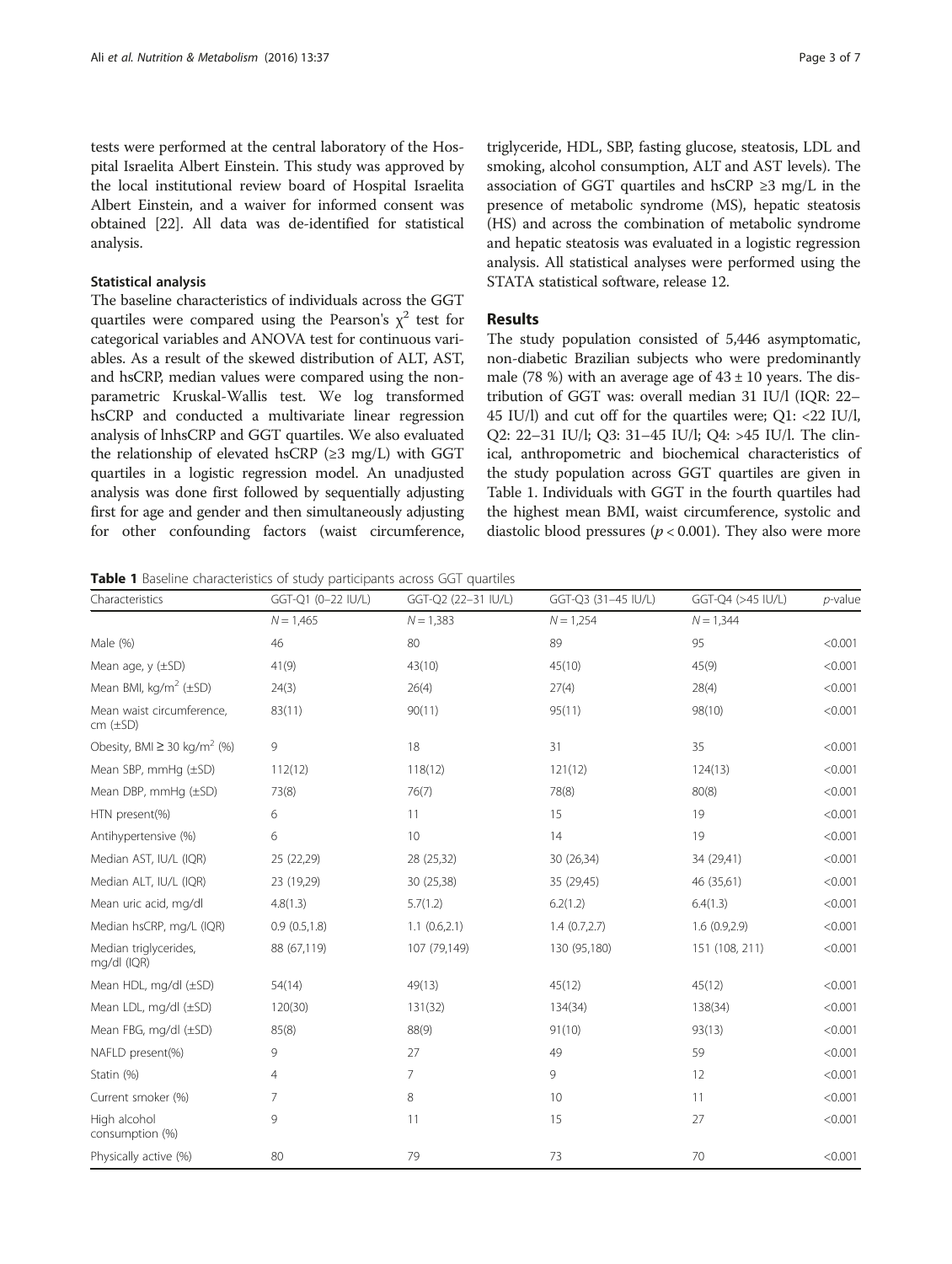likely to have higher levels of the other liver enzymes. While the median (IQR) hsCRP for the entire population was 1.2 (0.6, 2.4), it steadily increased with increasing GGT quartiles. Figure 1 demonstrates that this steady increase across the GGT quartiles is independent of the presence of MS, HS or obesity. Figure [2](#page-4-0) shows the median hsCRP levels across GGT quartiles in the presence of a combination of hepatic steatosis, obesity and metabolic syndrome. The median hsCRP steadily increased with higher GGT quartiles as the number of metabolic conditions increased from none to three. A total of 1,008 (19 %) individuals had hsCRP > 3 mg/L, 1,979 (36 %) had hepatic steatosis, and 1,116 (21 %) had metabolic syndrome.



hsCRP levels increase across the GGT quartiles independent of the presence of metabolic syndrome, hepatic steatosis or obesity

The adjusted linear regression analysis of the association between the GGT quartiles and log transformed hsCRP showed a steady increase in log transformed hsCRP moving from the second to fourth GGT quartiles, see Table [2](#page-4-0). A logistics regression analysis, demonstrated that GGT levels in the higher quartiles was associated with higher odds of having elevated hsCRP ( $\geq$ 3 mg/L). The odds ratio (OR) of an elevated hsCRP increased with higher GGT quartiles from the second, third and fourth, OR 1.44 (95 % CI 1.2, 1.85), 1.89 (95 % CI 1.45, 2.46) and 2.22 (95 % CI 1.67, 2.95) respectively, compared to the first quartile, see Table [3.](#page-4-0) Table [4](#page-5-0) shows the association between the higher GGT quartiles and elevated hsCRP across the spectrum of the metabolic states. The presence of these metabolic states is significantly associated with elevated hsCRP across higher GGT quartiles, the effect is attenuated with their absence.

# **Discussion**

In this cross-sectional study of 5,446 healthy, nondiabetic Brazilian subjects, we found a significant relationship between GGT levels and hsCRP levels. Increasing GGT levels was associated with higher hsCRP levels across the entire spectrum of metabolic risk factors. After adjusting for possible confounding factors, the association persisted. Our findings suggest an association between GGT and subclinical systemic inflammation independent of cardiometabolic risk factors. The elevation in hsCRP with increasing quartiles of GGT may be a pointer to the role of higher GGT levels as a marker of cardiovascular risk [[23](#page-6-0)]. This may help explain the association of increased oxidative stress measured by GGT and future cardiovascular events [[24, 25](#page-6-0)].

GGT plays a crucial role in the extracellular catabolism of the antioxidant glutathione [[24, 26](#page-6-0)], which facilitates the generation of ROS [[12](#page-6-0)]. ROS have been implicated in early atherosclerosis. It is postulated that oxidative stress is the mediating factor of the association between GGT and cardiovascular disease [[27](#page-6-0)]. However, it is unclear if GGT is induced as part of the antioxidant response to oxidative stress from inflammation associated with CVD or if GGT is a contributor to oxidant stress in atherosclerosis by generating ROS. Previous studies have demonstrated significant cross-sectional independent associations between serum GGT and CVD risk factors, like hypertension, stroke, and type 2 diabetes [[3](#page-6-0), [7](#page-6-0), [23](#page-6-0), [27](#page-6-0), [28](#page-6-0)]. Liu et al. demonstrated the association of GGT and cardiometabolic risk factors was present both in a cross-sectional and in a prospective study of young healthy men [\[29](#page-6-0)].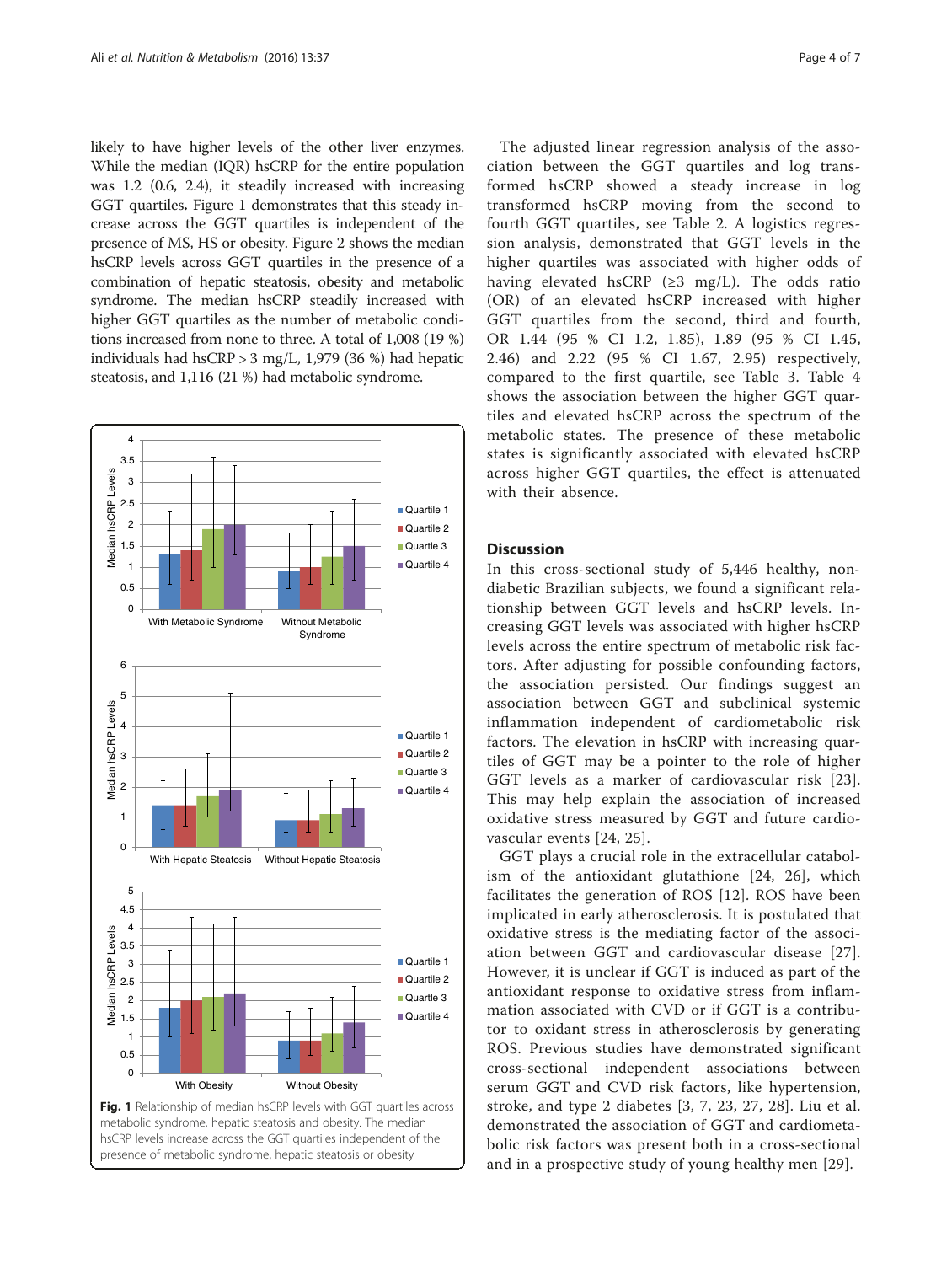<span id="page-4-0"></span>

Our findings indicate the association between GGT and hsCRP, an established marker for subclinical CVD, is independent of the metabolic conditions. This finding is supported by previous studies. Abdou et al. established an association between GGT and elevated levels of inflammatory biomarkers [[15](#page-6-0)]. In another study, Bozbas et al., in a study of 232 patients (Mean age:  $60 \pm 10$  years, 71 % females), demonstrated a significant correlation between GGT levels and CRP ( $r =$ 0.20,  $p = 0.003$ ) mostly among individuals with metabolic syndrome [\[16\]](#page-6-0). In our study each of the metabolic conditions - metabolic syndrome, obesity or hepatic steatosis were associated with hsCRP; a combination of all these metabolic conditions was still associated with higher GGT quartiles.

This study demonstrated that the association between GGT and hsCRP presented a dose-response association. Lee et al., from the Coronary Artery Risk

Development in Young Adults (CARDIA) study, showed a similar association. From their study, serum GGT predicted future concentrations of hsCRP in a dose–response manner [[30\]](#page-6-0). In another large study from a representative sample of the US population using the third National Health and Nutrition Examination Survey (NHANES III), Lee et al. also demonstrated the association between serum GGT and CRP concentration across ethnic subgroups. They reported a strong association among all ethnic subgroups irrespective of the metabolic syndrome status [\[12](#page-6-0)], this further supports our findings. We have demonstrated for the first time that increasing GGT levels is associated with hsCRP independent of the metabolic states.

We must mention, that there have been some controversies regarding this association. In a recent study from the Prevention of Renal and Vascular End-stage

| Table 2 Linear regression analysis of GGT quartiles and InhsCRP |  |  |  |
|-----------------------------------------------------------------|--|--|--|
|-----------------------------------------------------------------|--|--|--|

| <b>ROLL 2</b> Linear regression analysis or GOT guarancs and import |                         |                         |                         |
|---------------------------------------------------------------------|-------------------------|-------------------------|-------------------------|
|                                                                     | Model 1                 | Model 2                 | Model 3                 |
| Quartile 1 (ref)                                                    | 1.0                     | 1.0                     | 1.0                     |
| Ouartile 2                                                          | $0.19(0.11, 0.26)$ ,    | $0.32$ $(0.24, 0.39)$ , | $0.18$ $(0.10, 0.27)$ , |
|                                                                     | p < 0.01                | p < 0.01                | p < 0.001               |
| Ouartile 3                                                          | $0.45$ $(0.37, 0.53)$ , | $0.61$ $(0.53, 0.69)$ , | $0.32$ $(0.23, 0.04)$ , |
|                                                                     | p < 0.001               | p < 0.001               | p < 0.001               |
| Ouartile 4                                                          | $0.59(0.52,0.67)$ ,     | $0.77(0.69, 0.85)$ ,    | 0.45(0.35, 0.54)        |
|                                                                     | p < 0.001               | p < 0.001               | p < 0.001               |

Model 1: unadjusted

Model 2: adjusted for age and gender

Model 3: model 2 + SBP, hdl-c, triglyceride-c, ldl-c, fasting glucose, waist circumference, physical activity, alcohol, AST, ALT, smoking, steatosis, statins

Table 3 Odds ratio of elevated hsCRP (≥3 mg/L) with GGT quartiles from a logistic regression analysis

| gaartiics from a rogistic regression analysis |                   |                   |                    |
|-----------------------------------------------|-------------------|-------------------|--------------------|
|                                               | Model 1           | Model 2           | Model 3            |
| Quartile 1 (ref)                              | 1.0               | 1.0               | 1.0                |
| Quartile 2                                    | 1.25 (1.02,1.54), | 1.82 (1.45,2.27), | 1.44 (1.12,1.85),  |
|                                               | $p = 0.036$       | p < 0.001         | $p = 0.004$        |
| Quartile 3                                    | 1.74 (1.42,2.13), | 2.86 (2.28,3.60), | 1.89 (1.45,2.46),  |
|                                               | p < 0.001         | p < 0.001         | p < 0.001          |
| Quartile 4                                    | 1.97 (1.62,2.40), | 3.48 (2.76,4.39), | 2.22 (1.67, 2.95), |
|                                               | p < 0.001         | p < 0.001         | p < 0.001          |

Model 1: unadjusted

Model 2: adjusted for age and gender

Model 3: model 2 + SBP, hdl-c, triglyceride-c, ldl-c, fasting glucose, waist

circumference, physical activity, alcohol, AST, ALT, smoking, steatosis, statins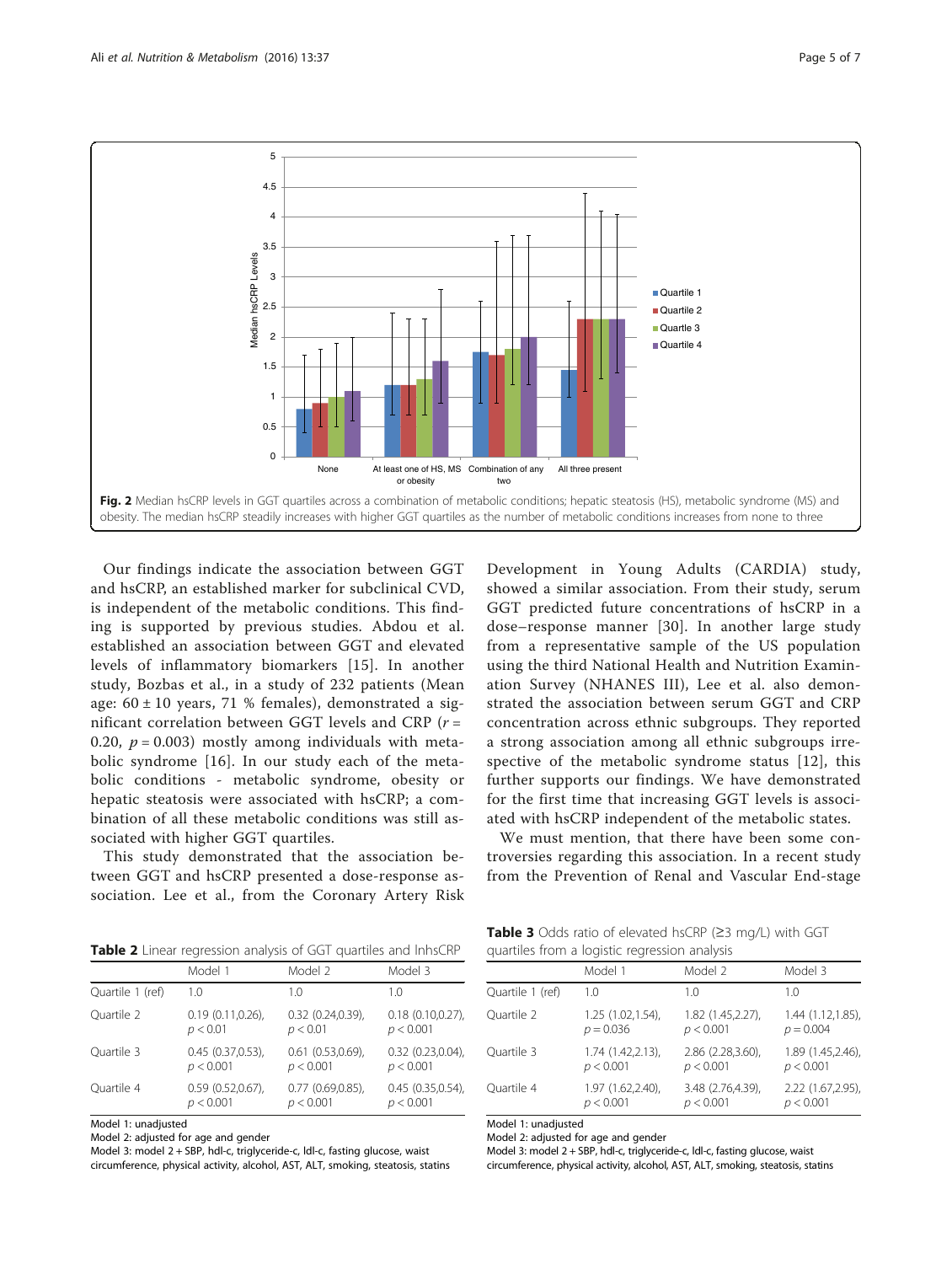|                  | None $N = 81$                 | HS only $N = 1,979$           | MS only $N = 1,116$           | HS and MS $N = 2,270$          |
|------------------|-------------------------------|-------------------------------|-------------------------------|--------------------------------|
| Quartile 1 (ref) | 1.0                           | .0                            | 1.0                           | 1.0                            |
| Quartile 2       | 1.64 (1.25, 2.15) $p < 0.001$ | 2.13 (1.07, 4.26) $p = 0.03$  | 1.19 (0.42, 3.38) $p = 0.749$ | 2.94 (1.05, 8.20) $p = 0.04$   |
| Quartile 3       | 2.14 (1.56, 2.92) $p < 0.001$ | 3.34 (1.69, 6.62) $p = 0.001$ | 1.50 (0.54, 4.20) $p = 0.440$ | 3.88 (1.42, 10.60) $p = 0.008$ |
| Quartile 4       | 2.43 (1.69, 3.50) $p < 0.001$ | 4.12 (2.07, 8.21) $p < 0.001$ | 1.72 $(0.61, 4.86) p = 0.303$ | 3.98 (1.45, 10.94) $p = 0.007$ |
|                  |                               |                               |                               |                                |

<span id="page-5-0"></span>Table 4 The logistic regression of the presence of hsCRP >3 mg/L and GGT quartiles across a combination of metabolic syndrome and hepatic steatosis

Model was adjusted for age, gender, AST, ALT, statins, smoking

Disease (PREVEND) study, the association of circulating GGT with CVD risk had comparable strength to risk of established cardiovascular risk factors [[31](#page-6-0)]. While GGT showed a positive association with stroke risk in the model adjusted for traditional risk factors including CRP, the association with coronary heart disease (CHD) risk was abrogated when CRP was included in their model. The authors argued that elevated GGT levels could reflect chronic subclinical inflammation, often characterized by elevated CRP levels. As such CRP may be a confounder in the association between GGT and CVD [[31](#page-6-0)]. Although the authors did not find the potential utility of GGT in CVD risk assessment, they support the argument that it plays a role in the etiology of CVD and potential causal relevance to CVD is important [[31](#page-6-0)].

It is relevant to note that elevated levels of GGT in asymptomatic individuals can be due to many factors including but not limited to dyslipidemia, smoking, alcohol consumption, hypertension, hyperglycemia and, oral contraceptive use in women [[32, 33\]](#page-6-0). Individuals with elevated GGT levels encountered in clinical practice with no liver dysfunction can be evaluated further for presence of subclinical inflammation. These individuals can be worked up for the presence of early atherosclerosis and may be considered candidates for more aggressive preventive strategies. This, however, needs to be studied further in future prospective cohort studies.

There are however some limitations to this study. Firstly, it is a cross-sectional study and as such causal relationships cannot be determined. Secondly, the study was performed in a cohort of Brazilian subjects which may limit the generalization. Also, the medical history was obtained from the subjects via questionnaire which is a potential source of recall bias. The use of ultrasound for diagnosing hepatic steatosis is limited by low sensitivity especially in obese individuals, and its inability to evaluate hepatic fibrosis. Another possible limitation is the "healthy worker effect" in the employee population.

The strength of this study lies in its large population size including participants of both genders, each undergoing extensive cardiovascular risk assessment. This allowed for adjustment for potentially confounding risk factors. Finally, our use of asymptomatic

subjects may help make this data more relevant, as hsCRP measurement is performed commonly as part of a primary prevention strategy.

# Conclusion

In conclusion, this study demonstrates an association between GGT and elevated hsCRP levels among asymptomatic individuals, independent of obesity, metabolic syndrome and other cardiovascular risk factors. Additional research is however needed to elucidate the relationship between GGT and systemic inflammation as a measure for accurate prediction of future cardiovascular disease and the potential impact of risk reduction with therapies that lower GGT.

#### **Abbreviations**

ALT: alanine aminotransferase; AST: aspartate aminotransferase; AUDIT: alcohol use disorders identification test score; CVD: cardiovascular disease; GGT: Gamma-Glutamyl transferase; HDL: high density lipoprotein cholesterol; HsCRP: highly sensitive C-reactive protein; HS: hepatic steatosis; IQR: inter-quartile range; LDL: low density lipoprotein cholesterol; MS: metabolic syndrome; ROS: reactive oxygen species; SBP: systolic blood pressure.

#### Competing interests

The authors declare that they have no competing interests.

#### Authors' contributions

SA, EO, MB, EV and KN contributed to the conception, analysis and interpretation of the data. EO and KN performed the statistical analysis. SA, EO, EV, HF, TF, MB, AA, RB, RC, JC, RS, KN were involved in drafting the manuscript and revising it critically for important intellectual content. All authors read and approved the final manuscript.

#### Acknowledgements

We will like to acknowledge the efforts of MB, RS, RC and JC in acquiring the data used for this study.

### Author details

<sup>1</sup> Center for Healthcare Advancement and Outcomes, Baptist Health Medical Group, 1691 Michigan Avenue Suite 500, Miami, FL 33139, USA. <sup>2</sup>University of Manchester School of Medicine, Manchester, UK.<sup>3</sup> Aventura Hospital and Medical Center, Aventura, FL, USA. <sup>4</sup>Department of Medicine, The Brooklyn Hospital Center, affiliate of Icahn School of Medicine at Mount Sinai, Brooklyn, NY, USA. <sup>5</sup>Johns Hopkins Ciccarone Center for the Prevention of Heart Disease, Johns Hopkins University, Baltimore, MD, USA. <sup>6</sup>Preventive Medicine Center, Hospital Israelita Albert Einstein, Sao Paulo, Brazil. <sup>7</sup>Lipid Clinic-Heart Institute (InCor), University of Sao Paulo Medical School, Sao Paulo, Brazil. <sup>8</sup>Robert Stempel College of Public Health, Florida International University, Miami, FL, USA. <sup>9</sup>Herbert Wertheim College of Medicine, Florida International University, Miami, FL, USA.

## Received: 2 September 2015 Accepted: 4 May 2016 Published online: 18 May 2016